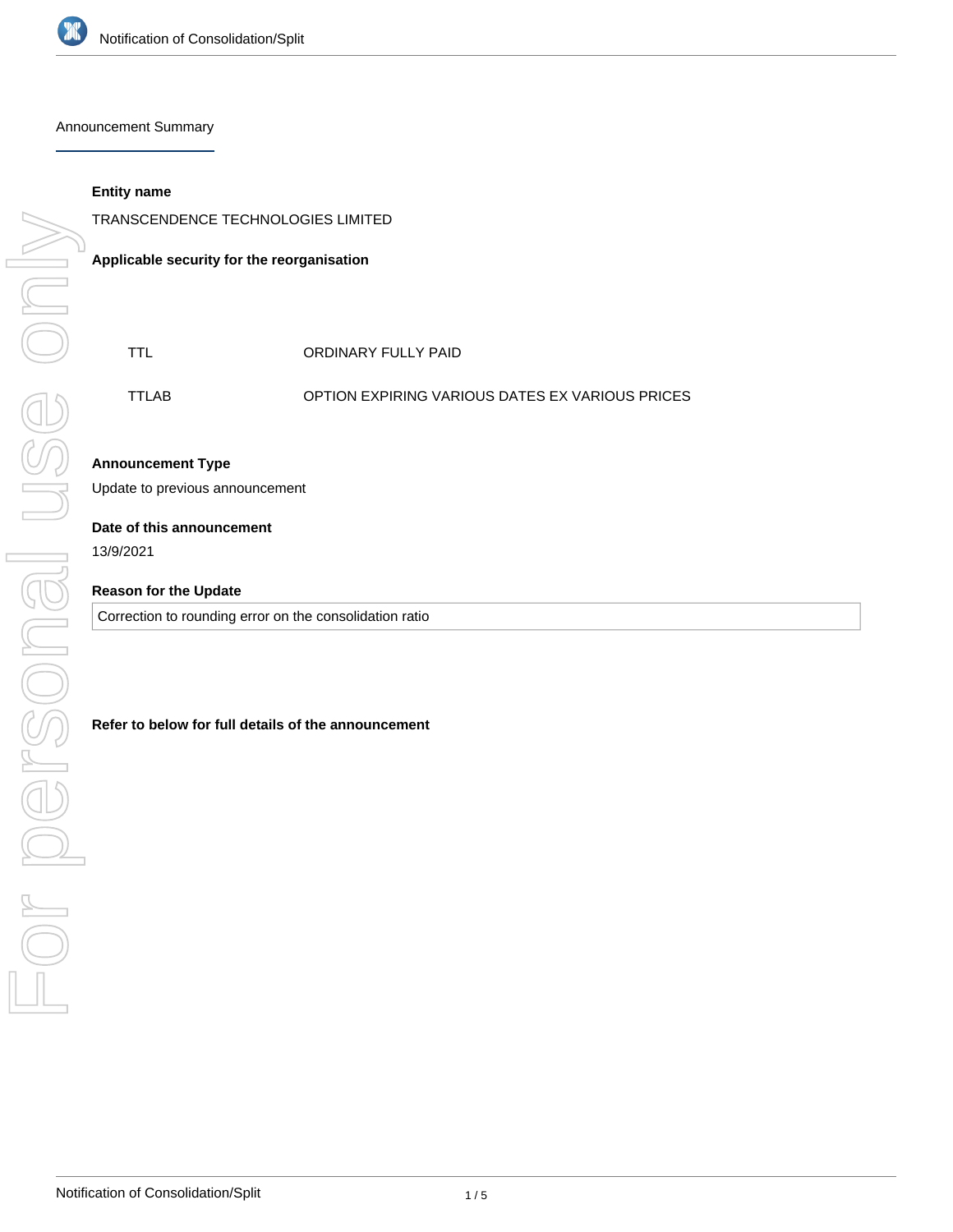

Announcement Details

### **1.1 Name of +Entity**

TRANSCENDENCE TECHNOLOGIES LIMITED

# **1.2 Registered Number Type** ABN

**Registration Number**

57096781716

**1.3 ASX issuer code**

TTL

 $\frac{1}{2}$ 

personal u

### **1.4 The announcement is**

Update/amendment to previous announcement

### **1.4a Reason for update to a previous announcement**

Correction to rounding error on the consolidation ratio

### **1.4b Date of previous announcement(s) to this update**

10/9/2021

### **1.5 Date of this announcement**

13/9/2021

### **1.6 Securities affected by the consolidation or split**

**ASX +Security Code ASX +Security Description**

TTL **CONDINARY FULLY PAID** 

TTLAB OPTION EXPIRING VARIOUS DATES EX VARIOUS PRICES

#### Part 2 - Approvals

- **2.1 Are any of the below approvals required for the consolidation or split before business day 0 of the timetable?**
- **Security holder approval**
- **Court approval**  $\bullet$
- $\bullet$ **Lodgement of court order with +ASIC**
- **ACCC approval**  $\bullet$
- **FIRB approval**

**Another approval/condition external to the entity required to be given/met before business day 0 of the**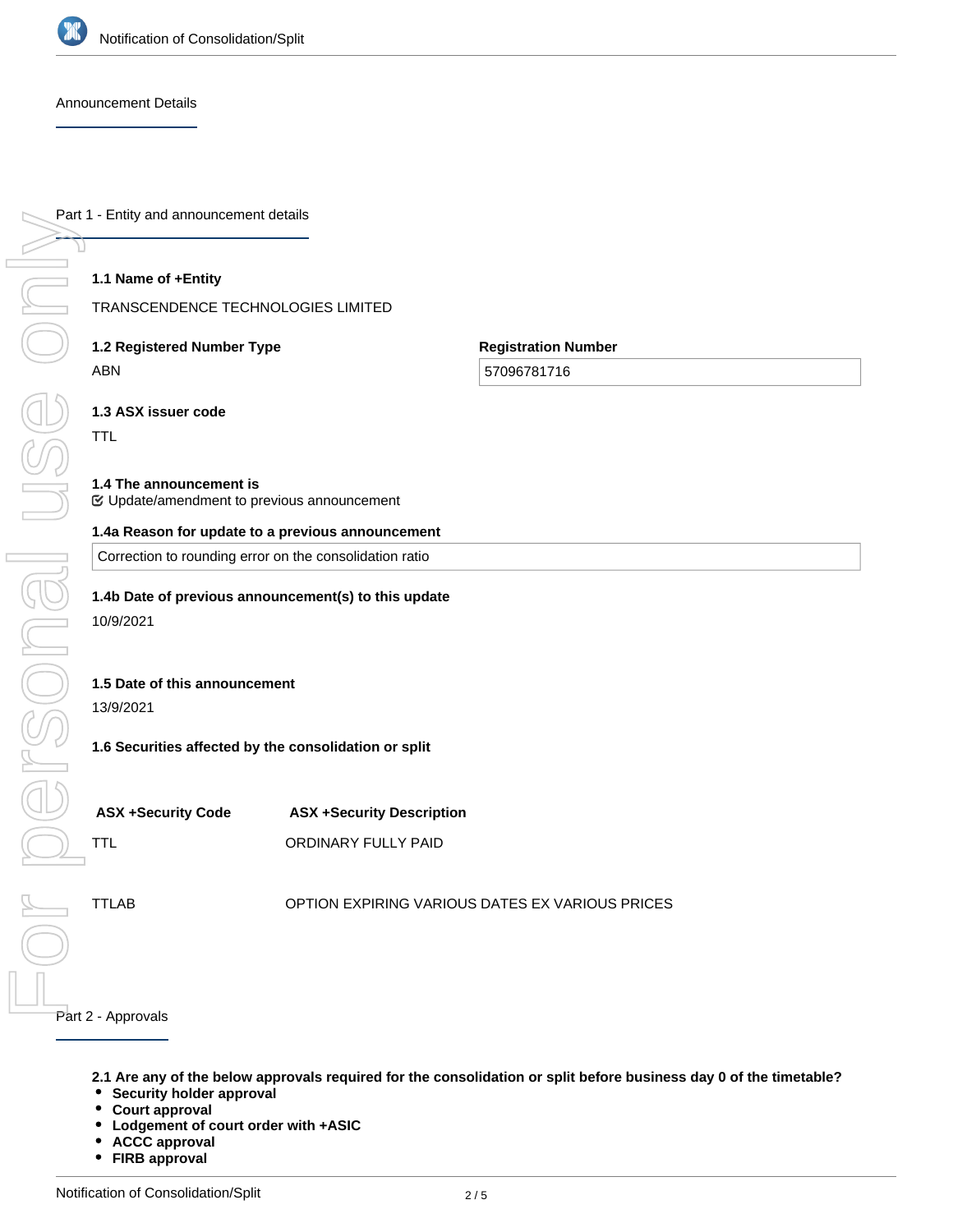

Notification of Consolidation/Split

**Another approval/condition external to the entity required to be given/met before business day 0 of the timetable for the consolidation or split.**

Yes

## **2.2 Approvals**

| <b>Approval/Condition</b> | Date for determination | Is the date estimated or<br>actual? | Approval<br>received/condition met? |
|---------------------------|------------------------|-------------------------------------|-------------------------------------|
| +Security holder approval | 12/10/2021             |                                     |                                     |
|                           |                        | $\mathfrak{S}$ Actual               | No                                  |

### **Comments**

Shareholder approval required for the share consolidation

Part 3 - Consolidation or split timetable and details

**3.1 +Record date**

15/10/2021

**3.2 Date of +security holder meeting**

12/10/2021

**3.2a Effective date of consolidation or split**

12/10/2021

**3.3 Last day for trading in the pre consolidation or split +securities** 13/10/2021

**3.4 Trading in the post consolidation or split +securities commences on a deferred settlement basis.**

14/10/2021

## **3.5 Record date**

15/10/2021

**3.6 First day for entity to update its register and to send holding statements to +security holders reflecting the change in the number of +securities they hold.** 18/10/2021

**3.7 Last day for entity to update its register and send holding statements to +security holders reflecting the change in the number of +securities they hold and to notify ASX that this has occurred. (+Issue Date)**

22/10/2021

**3.8 Trading starts on a normal T+2 basis** 25/10/2021

**3.9 First settlement of trades conducted on a +deferred settlement basis and on a normal T+2 basis**

27/10/2021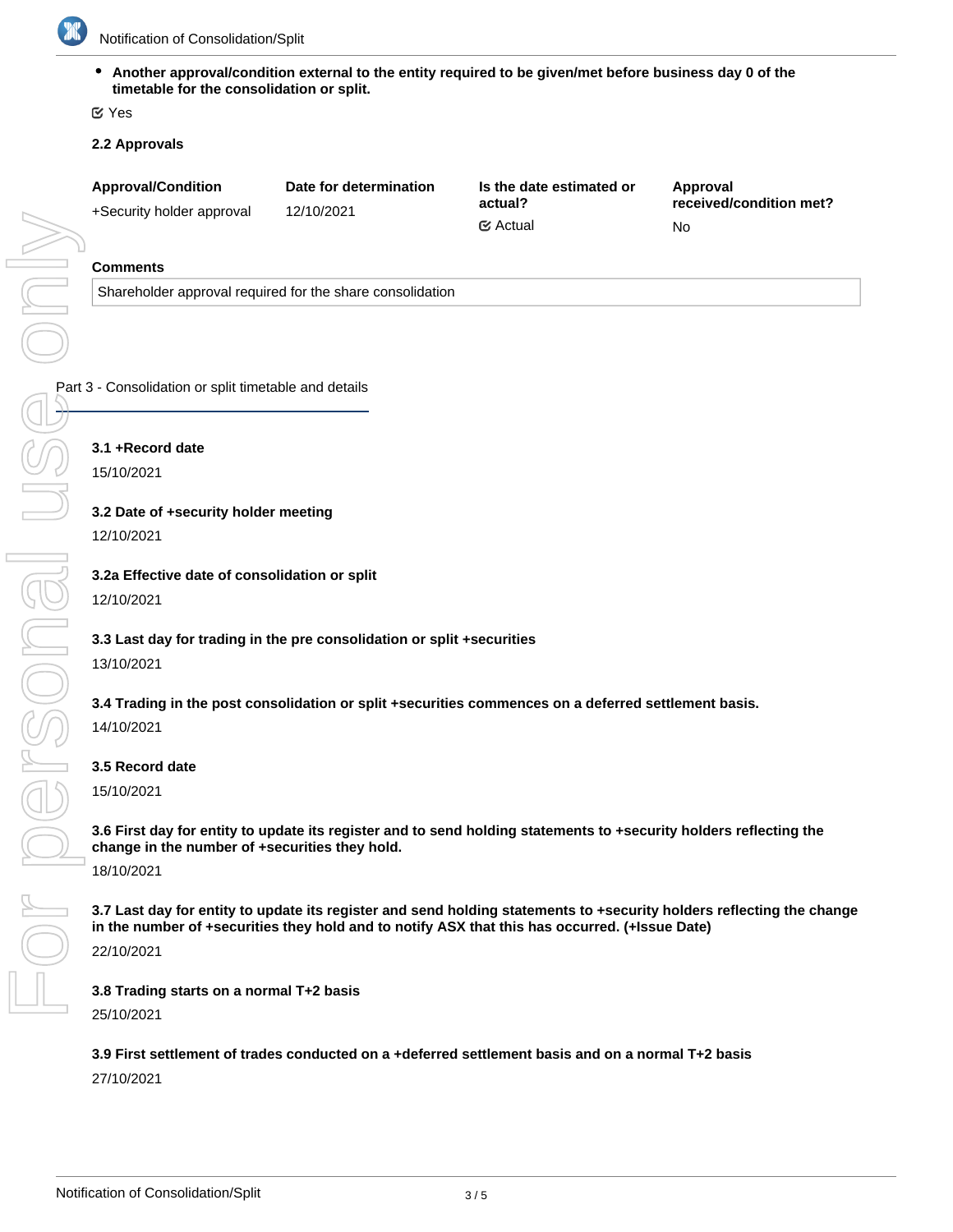

Part 4 - Event type and details

### **4.1 The event is**

 $E$  +Security consolidation

### **4.1a Consolidation ratio: the +securities will be consolidated on the basis that every**

2,858

# **(pre-consolidation) +securities will be consolidated into**

1,000

On

**(post-consolidation) +security (/ies).**

# **4.2 Scrip fraction rounding** Fractions rounded up to the next whole number

Part 5 - +Securities on issue before and after consolidation or split

### **5.1 +Securities on issue before and after the consolidation or split**

| <b>ASX +Security Code</b><br>TTL      | <b>ASX +Security Description</b><br>ORDINARY FULLY PAID                             |                                                              |                                               |  |  |  |
|---------------------------------------|-------------------------------------------------------------------------------------|--------------------------------------------------------------|-----------------------------------------------|--|--|--|
| Quoted/unguoted<br><b>E</b> ⁄ Quoted  | Number on issue pre<br>consolidation or split<br>173,720,669                        | Number on issue post<br>consolidation or split<br>60,783,999 | <b>Estimate/Actual</b><br><b></b> ∉ Estimated |  |  |  |
| <b>ASX +Security Code</b><br>TTLAB    | <b>ASX +Security Description</b><br>OPTION EXPIRING VARIOUS DATES EX VARIOUS PRICES |                                                              |                                               |  |  |  |
| Quoted/unquoted<br><b></b> ∉ Unquoted | Number on issue pre<br>consolidation or split<br>42,840,240                         | Number on issue post<br>consolidation or split<br>6,298,111  | <b>Estimate/Actual</b><br><b></b> ∉ Estimated |  |  |  |
| 5.2 Exercise price of options         |                                                                                     |                                                              |                                               |  |  |  |

| <b>ASX +Security Code</b>            | <b>ASX +Security Description</b>                |                                               |  |
|--------------------------------------|-------------------------------------------------|-----------------------------------------------|--|
| TTLAB                                | OPTION EXPIRING VARIOUS DATES EX VARIOUS PRICES |                                               |  |
| Quoted/unguoted<br><b>≝</b> Unquoted | Exercise price pre consolidation or<br>split    | Exercise price post consolidation or<br>split |  |
|                                      | AUD 0.00000000                                  | AUD 0.09100000                                |  |